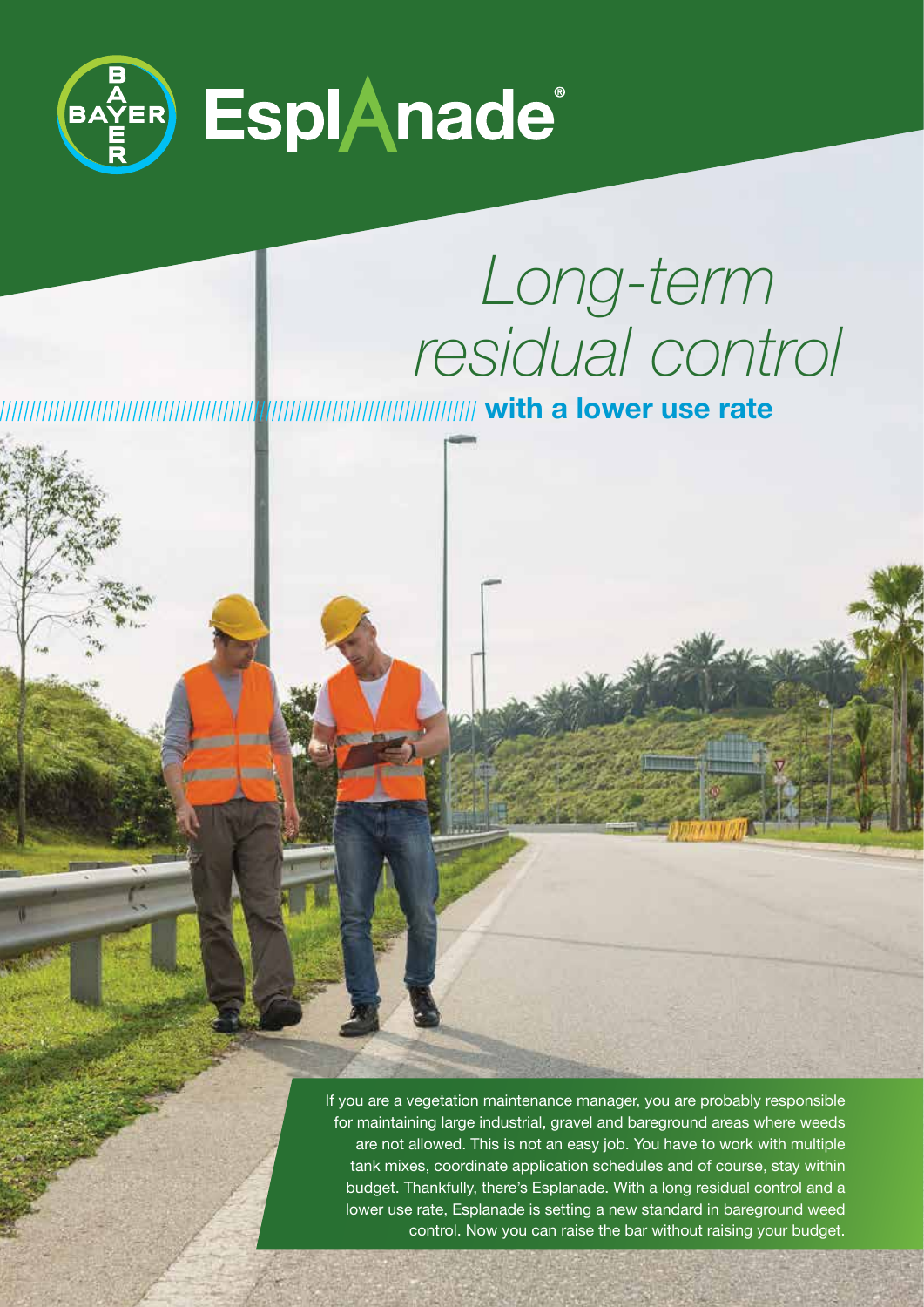# *Long-term residual control*

### **with a lower use rate**

Developed for the vegetation management industry, Esplanade is ideal for use in non-crop areas including railways, roadsides, rights-of-way, powerlines, airports, public utilities, fence lines and natural area regeneration. Esplanade is advancing weed control.

Esplanade is unlike anything else on the market; a pre-emergent herbicide that features a new mode of action, providing effective, long-lasting control.



# *Benefits & Features of using Esplanade*

- // Convenient and easy to use packaging
- // Odourless and non-staining to surfaces
- // Up to 60 times less active ingredient on the ground compared to some competitor products. Delivers a more environmentally sustainable solution for you and your customers
- // Applied at low use rate 150 mL/ha and formulated as a 500 g/L suspension concentrate (SC)
- // Less post-emergent herbicide applications results in reduced labour and fuel costs
- // Long-term residual control on over 30 grass and broadleaf weed species



## WWWW Science for a **better life**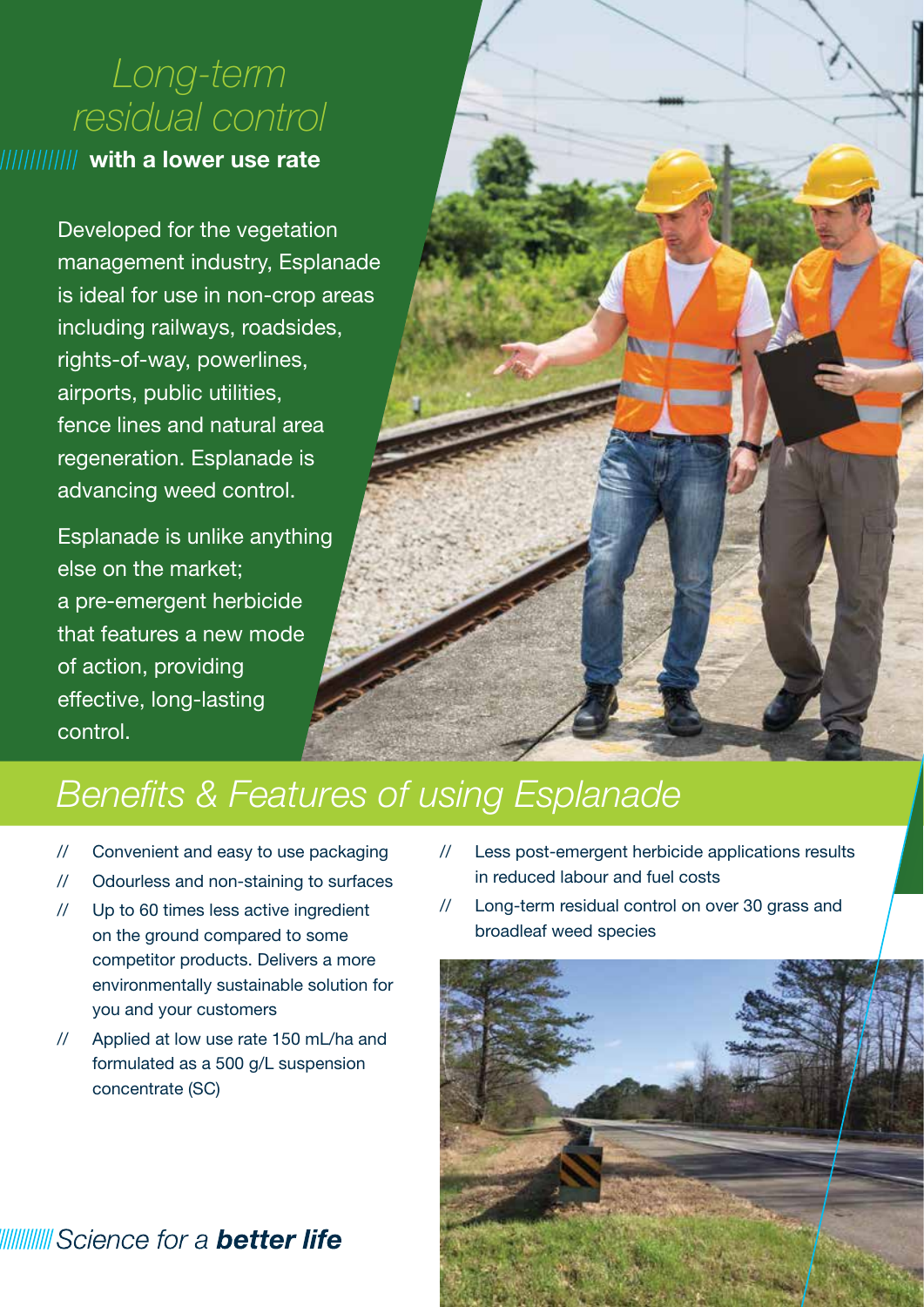

## *Solution for Tough Weeds*

- // Superior broad-spectrum control of over 30 weed species, including annual grasses & broadleaf weeds
- // Esplanade Herbicide will give residual control even on tough to manage weeds like resistant Annual ryegrass, Fleabane, Veldt grass
- // Unique mode of action helps manage herbicide resistance and plays an integral role in an integrated weed management strategy

#### *Areas of Use*

Railways, roadsides, rights-of-way, powerlines, airports, public utilities, fence lines and natural area regeneration.

### *Application rate and delivery*

Apply Esplanade uniformly using a calibrated sprayer, prior to weed seed germination. Uniform application is essential for satisfactory weed control. Always use a tank mix partner, such as Roundup Biactive®, when weeds are present.

# *Grasses, Sedges, Rushes Broadleaf Weeds*



Burr medic *Medicago polymorpha* Canadian fleabane *Conyza canadensis* Capeweed *Arctotheca calendula* Catsear, Dandelion, *Hypochaeris radicata* Flatweed Chickweed *Stellaria media* Clover *Trifolium* sp. Cobbler's pegs *Bidens pilosa* Paterson's curse *Echium plantagineum* Scotch thistle *Onopordum acanthium* Sow thistle, Milk thistle *Sonchus oleraceus* Spear thistle *Cirsium vulgare*

Asthma weed *Euphorbia hyssopifolia*, *Euphorbia hirta* Billy goat weed *Ageratum houstonianum*

Jersey Cudweed *Helichrysum luteoalbum* Thickhead *Crassocephalum crepidioides*

Crabgrass *Digitaria ciliaris* Crowsfoot grass *Eleusine indica* Knobby club rush *Ficinia nodosa* Pale pigeon grass *Setaria pumila* Panic veldt grass *Ehrharta erecta* Silvergrass *Vulpia bromoides* Silvery hair grass *Aira cupaniana* Soft brome *Bromus molis* Tall sedge *Carex appressa* Toadrush *Juncus bufonius* Wild oats *Avena sativa* Windmill grass *Chloris truncata* Winter grass *Poa annua* Yorkshire fog, fog grass *Holcus lanatus*

Annual Ryegrass *Lolium rigidum* Summer grass *Digitaria sanguinalis* Sweet vernal grass *Anthoxanthum odoratum*